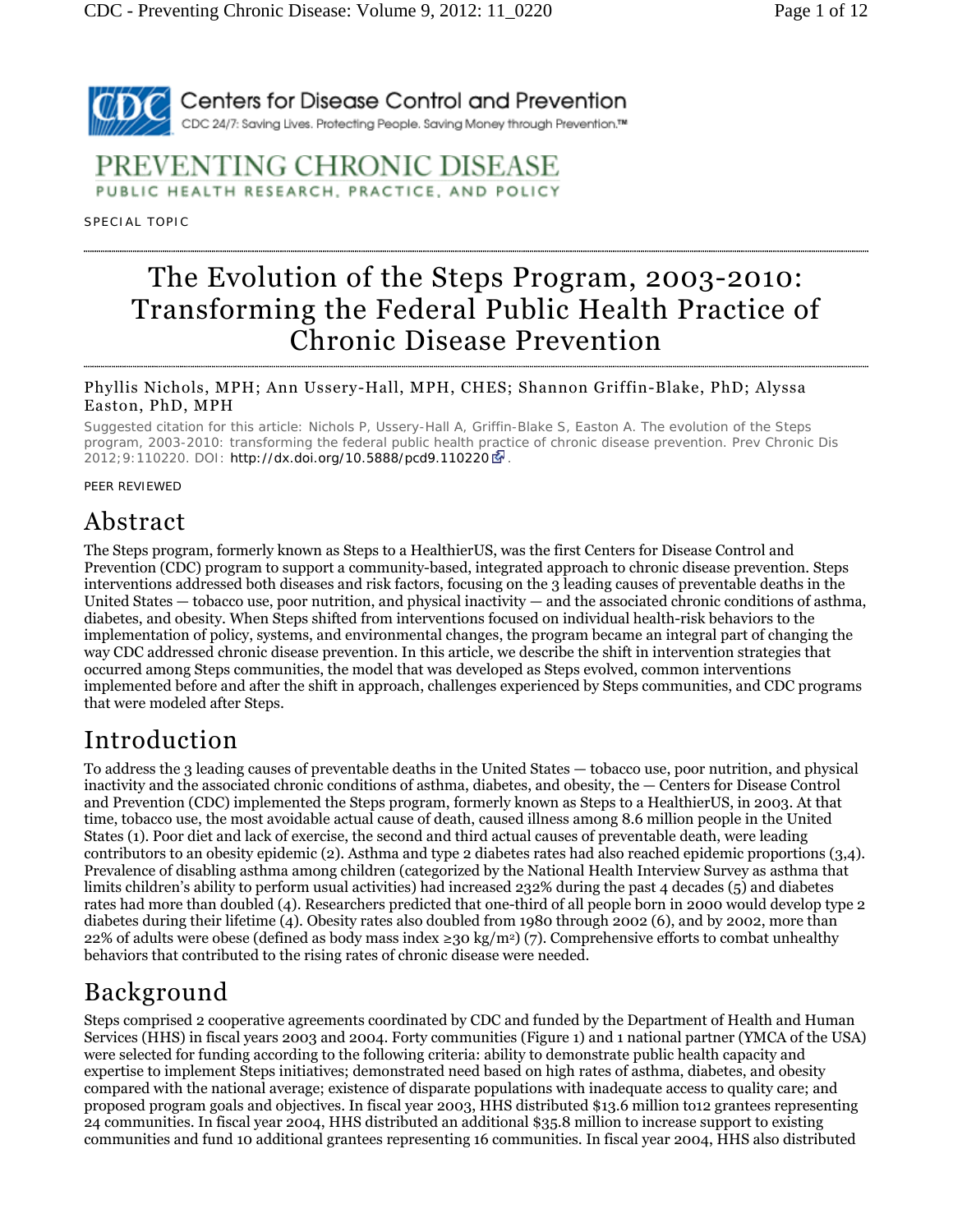\$2 million to the YMCA of the USA to partner with Steps communities and increase the reach of Steps-funded efforts.



**Figure 1.** The Steps program map of communities by categories of eligibility. [A text description of this figure is also available.]

Whereas most programs at CDC addressed a specific disease, condition, or risk factor in a particular setting and among a certain population until program funding ended, Steps interventions encompassed multiple diseases and risk factors, served entire communities, and were designed to be sustainable beyond federal funding.

Steps interventions addressed all levels of the social ecological model (SEM) (8) — individual, interpersonal, organizational, community, and public policy — to prevent and control health outcomes related to asthma, diabetes,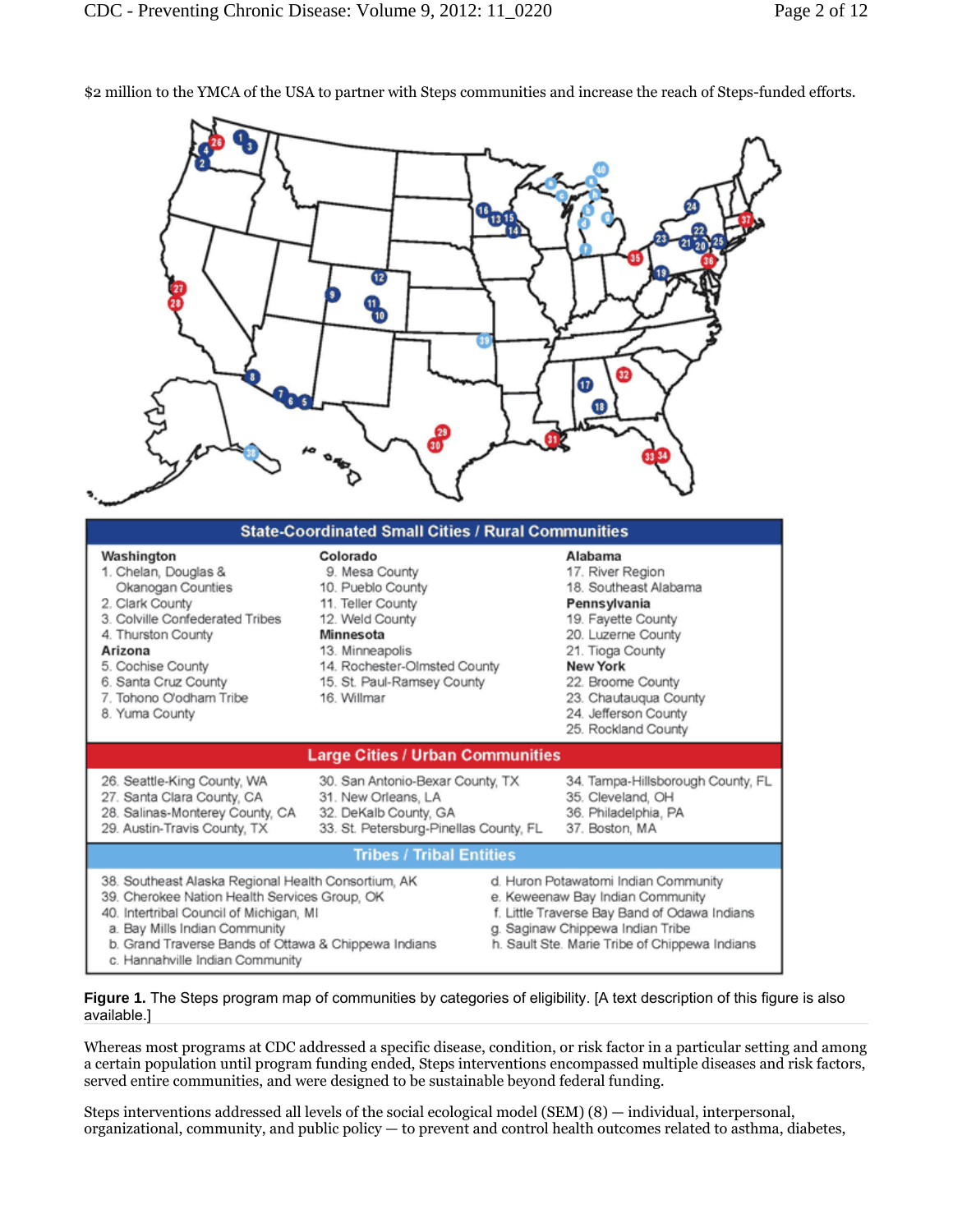and obesity.

# Shift in Intervention Strategies

In Steps' earlier years (2003-2006), communities primarily implemented evidence-based interventions focused on changing health behavior at the individual level. Interventions were aimed at increasing awareness and educating participants about chronic disease prevention, such as diabetes self-management training, nutrition education, and smoking cessation classes. Steps communities came to the common realization that, because characteristics of a healthy community were interdependent, a comprehensive approach was required to maximize Steps' potential. These characteristics included the built environment (eg, sidewalks, bicycle paths, and walking trails that promote physical activity); accessibility and availability of population-based health programs (eg, interventions offered in community clinics); access to healthy foods in restaurants, cafeterias, convenience stores, and farmers' markets; and health behavior (eg, walking or bicycling to destinations, eating healthy foods). It became evident that a systems approach involving policy and environmental change strategies was needed, because interventions aimed at individuals could reach only a small percentage of the population at a time. Steps communities reported that these programs reached 100 people or fewer per intervention, whereas a typical systems or policy approach could reach hundreds to hundreds of thousands of people in the same period.

Steps communities mobilized key decision makers and community members to increase awareness about the need for altering the social and built environment to support healthy living. They strengthened their coalitions to include key business leaders, county and city planners, transportation professionals, and local elected officials to help foster changes to the local food and physical environments. Grassroots movements to pass local ordinances such as trans-fat bans (9-11), menu-labeling legislation (12,13), and smoke-free housing (14) emerged, and Steps communities became leaders in community-level change. By the end of 2006, Steps communities embraced a model for chronic disease prevention that focused on the implementation of sustainable, practice- or evidence-based policy, systems, and environmental (PSE) changes to prevent and control rising rates of asthma, diabetes, and obesity. By 2008, Steps' approach was recognized in a report by Trust for America's Health as a successful community-based public health intervention approach that could be cost-effective and estimated that the program could save \$16 billion in US health care costs annually within 5 years (15). CDC developed the Steps Model (Figure 2) to highlight Steps' PSE change approach.



Sustainability



### Measurement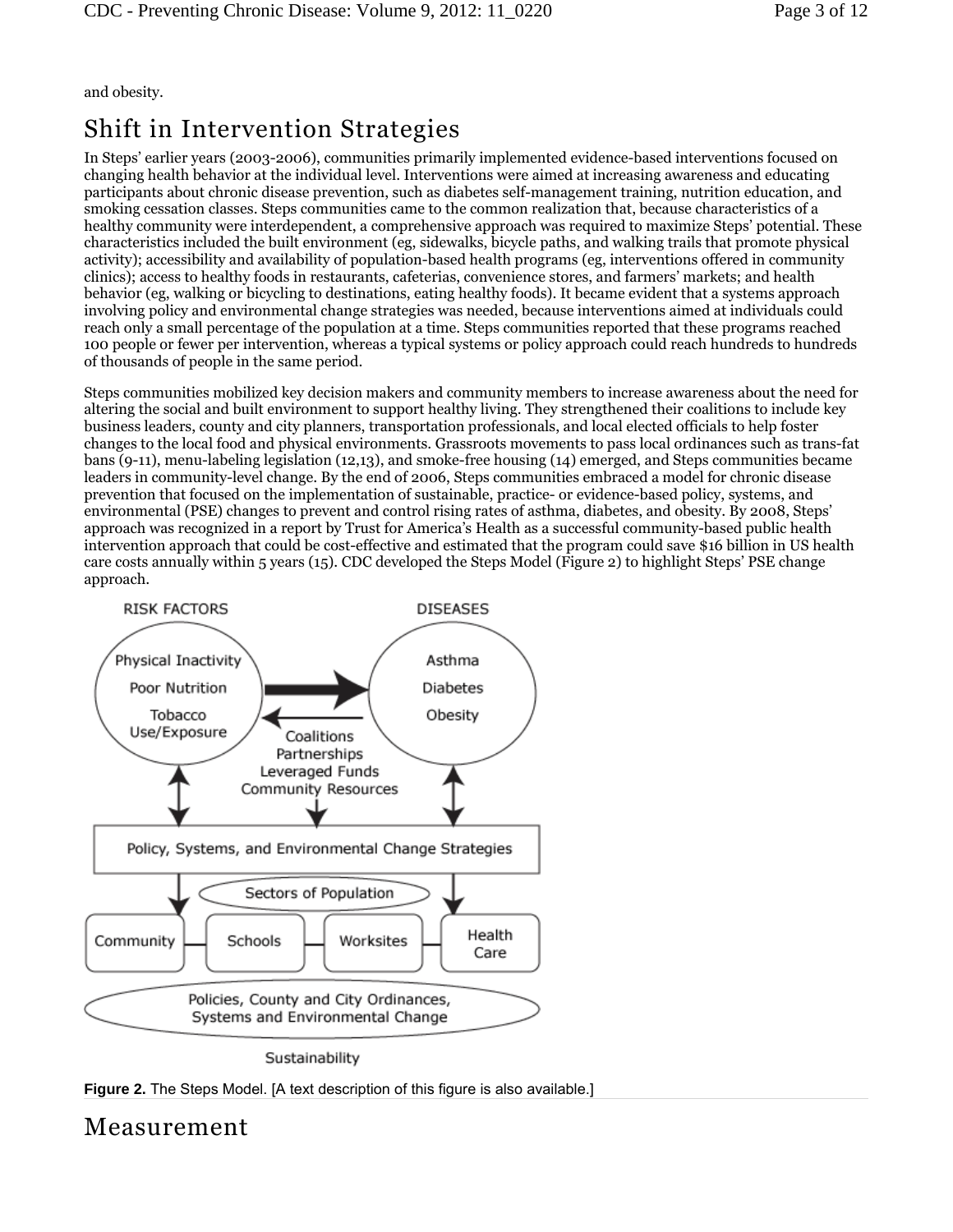Performance measurement was the centerpiece of evaluating Steps communities as a whole. Together, Steps program staff and stakeholders developed a set of 18 performance measures (8 implementation measures and 10 outcome measures) and 44 indicators (for implementation and outcome measures) (Appendix).

Steps communities reported their progress annually during 2003 through 2010, using the performance measures reporting system. Process measures summarized the communities' progress in using evidence-based strategies, leveraging partner resources to support Steps initiatives, and integrating program components.

The communities tracked implementation measures and related indicators using community-specific data collection methods and tools. Implementation indicators included numbers of interventions that addressed multiple risk factors in different sectors and at multiple levels of the SEM.

Outcome measures and related indicators included physical activity and nutrition behaviors, access to and quality of clinical services, and management of chronic diseases and conditions (Appendix). Outcome indicators were tracked through existing surveillance mechanisms, including the Youth Risk Behavior Surveillance System and Behavioral Risk Factor Surveillance System. CDC combined and analyzed performance-measure data annually and used aggregate data summaries to assess overall progress of the Steps program (16-18).

### Interventions Summary

The following results were obtained from performance measure reports CDC received from the 40 Steps communities. For interventions implemented during 2003 through 2006, communities reported generic names for interventions, evidence-based sources, population sector receiving the intervention, and diseases or risk factors each intervention addressed. For example, a community may have reported that it implemented diabetes self-management education classes (intervention) on the basis of evidence of effectiveness reported in the *Community Guide to Preventive Services* (source of evidence) for community members (sector) diagnosed with diabetes (disease) who were overweight or obese (risk factor). By 2006, Steps communities had implemented approximately 1,500 interventions; 94% of the interventions were evidence-based, and 74% addressed 2 or more diseases or risk factors. The most common interventions implemented during 2003 through 2006 targeted individuals (Table 1).

Beginning in 2007, when Steps communities shifted their focus to the implementation of PSE change strategies, performance measure reporting also included the number and type of strategies implemented in each sector. By this time, all of the communities had implemented interventions that addressed 2 or more diseases or risk factors; 85% addressed all risk factors, 93% implemented at least 1 intervention at all levels of the SEM, and 85% addressed access to health care or quality of care. Steps communities implemented approximately 2,300 PSE change strategies during 2007 through 2010 (Table 2).

### **PSE change strategy examples**

#### **Fruit and vegetable promotion**

A large urban area implemented a countywide community gardens project to increase access to affordable local produce. This Steps community partnered with a university cooperative extension service to provide outreach and training to residents interested in starting a community garden. The project resulted in the creation of 31 neighborhood produce gardens with 1,085 participating gardeners. Partnerships were established with food pantries and other emergency food providers, and thousands of pounds of produce were donated. The project also led to policy changes; project staff worked with the city council and city planning agency to pass new zoning legislation. Their success led to implementation of 7 additional gardens that received a total of \$30,000 in grants from local foundations and businesses.

#### **School-based health education policy**

One of the school-based interventions implemented by a Steps community involved a policy that added the health education curriculum Planet Health to the academic curriculum in 16 middle schools, reaching 4,200 students. The Planet Health curriculum was chosen because it has been shown to decrease rates of obesity and disordered eating behaviors among girls, significantly reduce time spent watching television for boys and girls, and increase fruit and vegetable intake, knowledge of nutrition, and healthy activities among students (19). Students learned about the benefits of good nutrition and physical activity while building skills in language arts, health, math, science, and social studies. School teachers and staff received annual training on integrating this curriculum into daily classroom learning activities. After 1 year of using this curriculum, approximately 90% of teachers reported that it had a positive effect on both students' and their own health habits.

#### **Comprehensive worksite wellness initiative**

One Steps community established a "Healthiest Business Challenge" that awarded points for worksite participation in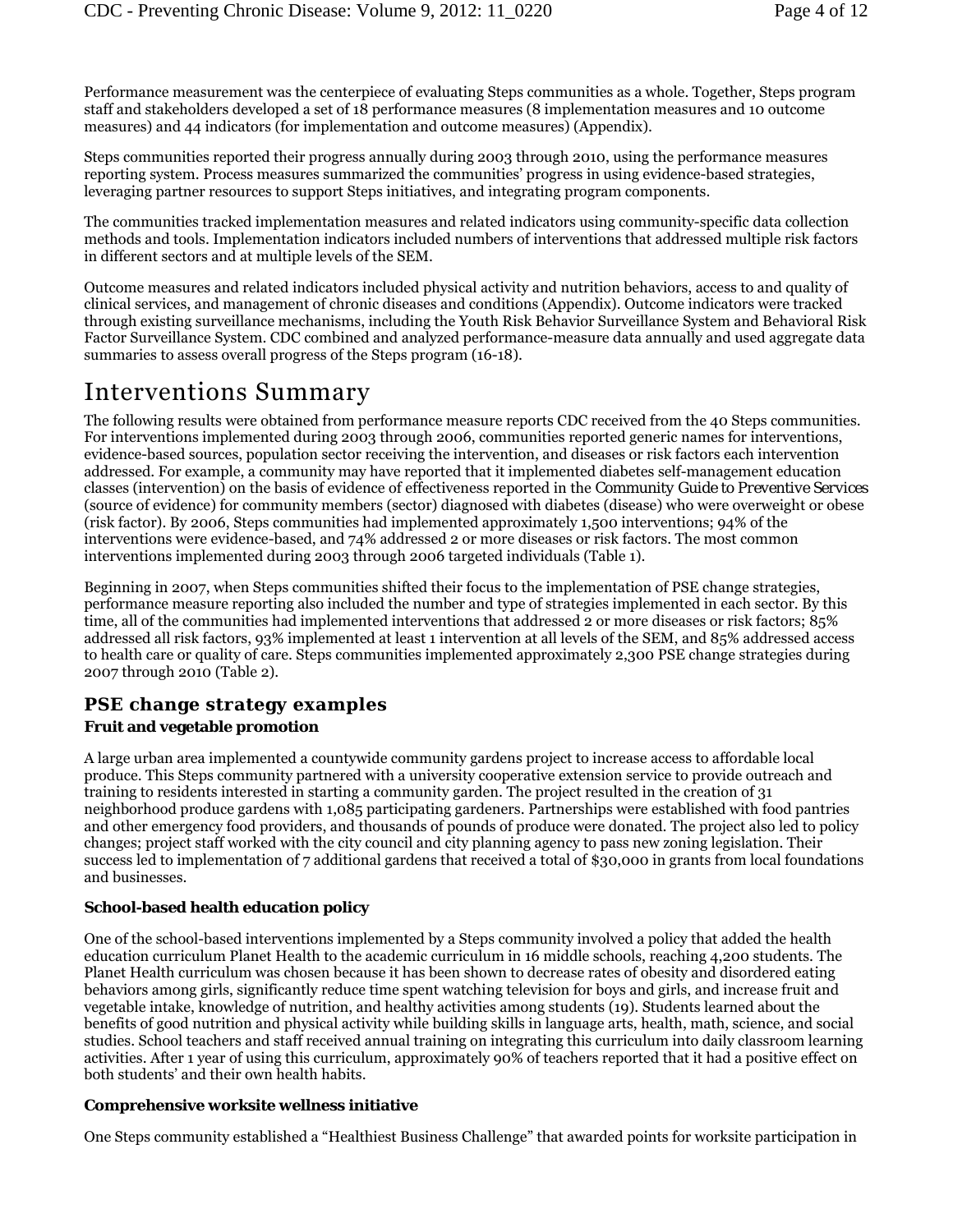initiatives such as walking programs, healthy-meeting food policies, stairwell-use campaigns, and establishment or modification of written smoke-free worksite policies. Challenge winners received awards during a Chamber of Commerce meeting and recognition in a local business journal. During the first 3 years of the initiative, 34 businesses and approximately 6,750 employees completed the challenge. Approximately 80% of the participating businesses implemented or upgraded at least 1 worksite policy related to nutrition, physical activity, or smoking cessation. This initiative is now being conducted throughout the state (20).

#### **Policy for health care providers**

A partnership between a Steps community and a hospital resulted in implementation of a policy requiring health care providers to focus on patients' tobacco use and cessation efforts. Providers from various disciplines were trained to follow the 5 A's model (21), a 2-minute strategy shown to increase tobacco-use cessation by encouraging health care providers to 1) ask patients abouat tobacco use, 2) advise them to quit, 3) assess patients' willingness to quit, 4) assist in cessation attempts, and 5) arrange for patient follow-up. Providers were also encouraged to refer patients to the state quitline, where intensive counseling was provided. Approximately 550 health care providers were trained on the 2-minute intervention, and the hospital changed its patient intake and education forms to reflect the new process. As a result of the new policy, total calls to the quitline from health care provider referrals quadrupled in 1 year, and calls increased 50% compared with those made in a neighboring county with similar demographics.

#### **PSE challenges**

Researchers have increasingly recognized the importance of PSE change to achieve widespread and sustainable improvements in health behaviors (22-24). They also acknowledge the challenges of implementing strategies (25-28). Successful PSE change strategy implementation often depends on the assumption that voters and stakeholders, who are often large corporate entities, will accept serious changes to the food, school, and built environments. Schools and local governments encounter budgetary barriers to implementing these strategies (eg, mandating physical and nutrition education in schools often requires hiring new staff, offering healthier cafeteria foods costs more, and constructing bicycle paths and sidewalks requires transportation funds that are already limited). Legal and constitutional hurdles can restrict efforts to place limits on advertising of unhealthy products, and contractual concerns may thwart attempts to change vending practices, especially in schools that benefit from proceeds. Steps communities encountered these challenges, yet they were able to collectively implement approximately 2,300 PSE change strategy interventions during 2007 through 2010.

Steps communities also experienced challenges identifying short-term health outcomes. Long-term health outcomes associated with their work are unknown. Systemwide changes in health behavior (eg, students at an elementary school who collectively increased their fruit and vegetable consumption) were not always observed in the short term. Data and descriptions of interventions were based on self-report, and although validity and reliability concerns associated with this method of data collection arose, CDC staff conducted comprehensive, in-person site visits and validated intervention descriptions and the existence of all reported interventions.

## Conclusion

Steps was instrumental in transforming the way CDC addresses chronic disease prevention. It was the first CDC program to fund local jurisdictions to implement PSE change strategies. Communities throughout the United States have replicated Steps policy initiatives, such as menu-labeling requirements, trans-fat bans, and smoke-free housing. In Philadelphia, the Steps Program supported the most comprehensive menu-labeling legislation that existed in 2009 (29). In 2008, Boston Steps helped the city became one of the first in the nation to ban the use of artificial trans-fats in restaurants and grocery stores (10). The Steps program in Clark County, Washington, helped implement one of the first countywide smoke-free housing policies for government-owned residences in the United States (14).

Since 2008, CDC has been designing and implementing programs that support PSE change strategy based on the Steps Model, including Strategic Alliance for Health in 2008 and Communities Putting Prevention to Work in 2010. Most recently, CDC launched the Community Transformation Grant program to increase opportunities for state-supported communities, counties, cities, territories, and tribes to implement integrated, sustainable PSE change-focused strategies, based in part on the Steps Model.

Although policies, programs, and other interventions that promote healthy eating, physical activity, and smoke-free public places have resulted from the growing recognition of their importance, they are often being implemented despite the lack of evidence for their effectiveness. As CDC continues to fund communities to do this work, the evidence base for these types of strategies will grow. Although CDC has supported publications that document some Steps communities' successes and lessons learned (30-34), more reports in the scientific literature are needed.

# Acknowledgments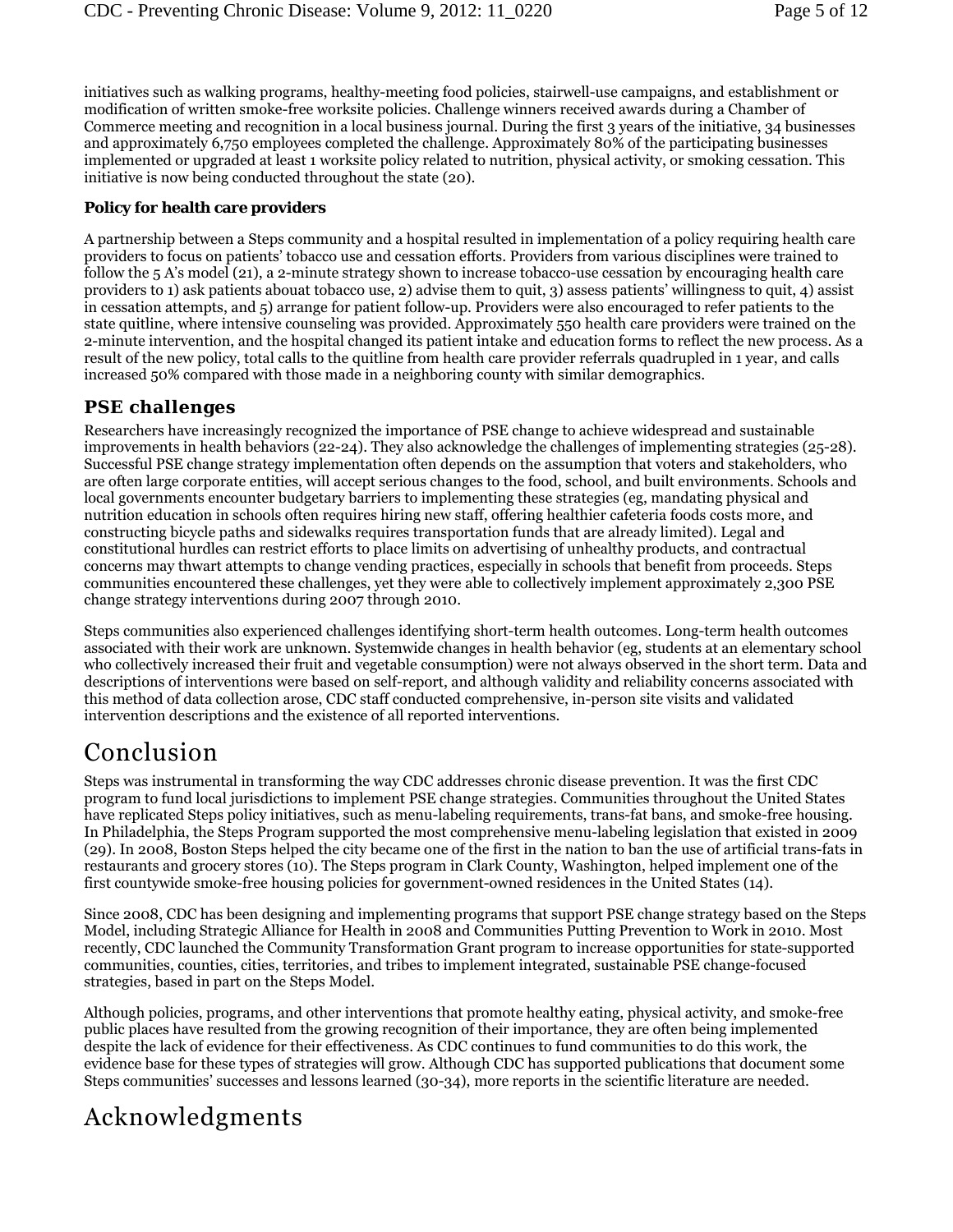We acknowledge the expert editorial contributions of Kristen Folsom.

## Author Information

Corresponding Author: Phyllis Nichols, MPH, Centers for Disease Control and Prevention, 4770 Buford Hwy, MS K-93, Atlanta, GA 30341. Telephone: 770-488-4724. E-mail: PNichols@cdc.gov.

Author Affiliations: Ann Ussery-Hall, The Ginn Group, Atlanta, Georgia; Shannon Griffin-Blake, Alyssa Easton, Centers for Disease Control and Prevention, Atlanta, Georgia.

## References

- 1. Centers for Disease Control and Prevention. Cigarette smoking-attributable morbidity: United States, 2000. MMWR Morb Mortal Wkly Rep 2003;52(35):842-4.
- 2. Mokdad AH, Marks JS, Stroup DF, Gerberding JL. Actual causes of death in the United States, 2000. JAMA 2000;291(10):1238-45.
- 3. Action Against Asthma. a strategic plan for the Department of Health and Human Services. US Department of Health and Human Services; 2000. http://aspe.hhs.gov/sp/asthma/index.htm#toc. Accessed September 17, 2010.
- 4. Oza-Frank R, Cheng YJ, Narayan KM, Gregg EW. Trends in nutrient intake among adults with diabetes in the United States: 1988-2004. J Am Diet Assoc 2009;109(7):1173-8.
- 5. Newacheck PW, Halfon N. Prevalence, impact, and trends in childhood disability due to asthma.  $\mathbb{F}$  Arch Pediatr Adolesc Med 2000;154(3):287-93.
- 6. Ogden CL, Carroll MD, Curtin LR, McDowell MA, Tabak CJ, Flegal KM. Prevalence of overweight and obesity in the United States, 1999-2004.  $\mathbb{F}$  JAMA 2006;295(13):1549-55.
- 7. Behavioral Risk Factor Surveillance System. Prevalence and trends data. Centers for Disease Control and Prevention. http://apps.nccd.cdc.gov/BRFSS/display.asp?cat=OB&yr=2002&qkey=4409&state=US. Accessed February 11, 2010.
- 8. McLeroy KR, Bigeau D, Steckler A, Glanz K. An ecological perspective on health promotion programs.  $\mathbb{F}$  Health Educ Q 1988;15(4):351-77.
- 9. Assembly Bill No. 97, Chapter 207; July 25, 2008. California General Assembly. http://ssl.csg.org/dockets/2010cycle/30Abills/0530a04acatransfats.pdf. Accessed September 12, 2011.
- 10. The Boston Public Health Commission's trans fat regulation. Commonwealth of Massachusetts. http://www.bphc.org/programs/cib/chronicdisease/heal/transfat/Pages/Home.aspx. Accessed March 17, 2011.
- 11. Complying with the Philadelphia trans fat ban: a guide for restaurants, caterers, mobile food-vending units and other food service establishments. Philadelphia Department of Public Health; 2007. http://www.phila.gov/health/pdfs/Trans\_Fat.pdf. Accessed September 12, 2011.
- 12. Philadelphia's menu labeling law. Philadelphia Department of Health. http://www.phila.gov/health/pdfs/menu%20Labeling%20Requirements.pdf. Accessed September 12, 2011.
- 13. Senate Bill No. 1420, Chapter 600; Sept 30, 2008. California General Assembly. http://www.publichealthadvocacy.org/PDFs/SB1420-FullText.pdf. Accessed September 12, 2011.
- 14. Smokefree housing in Clark County. Tobacco Tid-Bits; July 2007. http://www.clarkcommunitychoices.org/docs/resources/smoke\_free\_housing\_guide-landlords.pdf. Accessed September 12, 2011.
- 15. Examples of successful community-based public health interventions. Trust for America's Health; 2008. http://healthyamericans.org/assets/files/ExamplesofInterventionsSubject.pdf. Accesssed September 19, 2011.
- 16. Ramsey F, Ussery-Hall A, Garcia D, McDonald G, Easton A, Kambon M, et al; Centers for Disease Control and Prevention (CDC). Prevalence of selected risk behaviors and chronic diseases — Behavioral Risk Factor Surveillance System (BRFSS), 39 Steps Communities, United States, 2005. MMWR Surveill Summ 2008;57  $(11):1-20.$
- 17. Shanklin S, Brener ND, Kann L, Griffin-Blake S, Ussery-Hall A, Easton A, et al; Centers for Disease Control and Prevention (CDC). Youth risk behavior surveillance — selected Steps communities, United States, 2007. MMWR Surveill Summ 2008;57(12):1-27.
- 18. Lippe J, Brener N, Kann L, Kinchen S, Harris WA, McManus T, Speicher N; Centers for Disease Control and Prevention (CDC). Youth risk behavior surveillance — Pacific Island United States Territories, 2007. TMMWR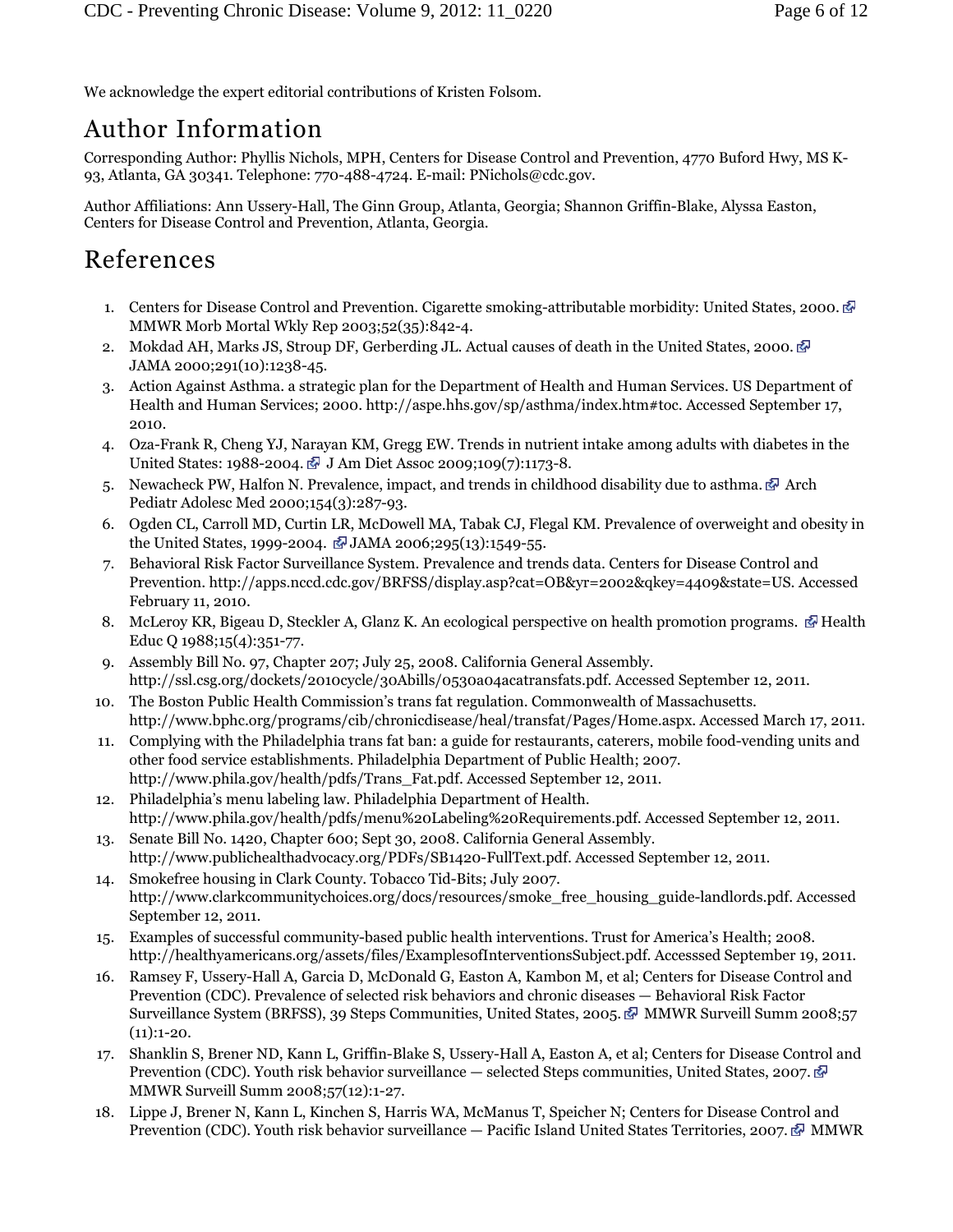Surveill Summ 2008;57(12):28-56.

- 19. Franks AL, Kelder SH, Dino GA, Horn KA, Gortmaker SL, Wiecha JL, et al. School-based programs: lessons learned from CATCH, Planet Health, and Not-On-Tobacco. Prev Chronic Dis 2007;4(2). http://www.cdc.gov/pcd/issues/2007/apr/06\_0105.htm. Accessed September 12, 2011.
- 20. 2011 Healthiest Business Challenge. Washington Health Foundation. http://healthieststate.org/events/2009 healthiest-business-challenge. Accessed September 19, 2011.
- 21. Fiore MC, Bailey WC, Cohen SJ, Dorfman SF, Goldstein MG, Gritz ER, et al. Treating tobacco use and dependence. Quick reference guide for clinicians. Rockville (MD): US Department of Health and Human Services, Public Health Service; 2000.
- 22. Brownson RC, Newschaffer CJ, Ali-Abarghoui F. Policy research for disease prevention: challenges and practical recommendations.  $\mathbb{F}$  Am J Public Health 1997;87(5):735-9.
- 23. Frank LD, Andresen MA, Schmid TL. Obesity relationships with community design, physical activity, and time spent in cars.  $\mathbb{F}$  Am J Prev Med 2004;27(2):87-96.
- 24. Owen N, Glanz K, Sallis JF, Kelder SH. Evidence-based approaches to dissemination and diffusion of physical activity interventions.  $\blacksquare$  Am J Prev Med 2006;31(Suppl 4):S35-44.
- 25. Alderman J, Smith JA, Fried EJ, Daynard RA. Application of law to the childhood obesity epidemic.  $\mathbb{F}$  J Law Med Ethics 2007;35(1):90-112.
- 26. Belansky ES. Implementing environmental changes in San Luis Valley Colorado elementary schools: the School Environment Project. In: Liburd LC, editor. Diabetes and health disparities. New York (NY): Springer Publishing Co; 2009. p. 309-27.
- 27. Gostin L. Law as a tool to facilitate healthier lifestyles and prevent obesity.  $\mathbb{F}$  JAMA 2007;297(1):87-90.
- 28. Hayne CL, Moran PA, Ford MM. Regulating environments to reduce obesity.  $\mathbb{F}$  J Public Health Policy 2004;25  $(3-4):391-407.$
- 29. Action strategies for healthy communities. Robert Wood Johnson Foundation. http://www.leadershipforhealthycommunities.org/content/view/325/192/. Accesssed March 17, 2011.
- 30. Hanni KD, Garcia E, Ellemberg C, Winkleby M. Targeting the taqueria: implementing healthy food options at Mexican American restaurants. Health Promot Pract 2009;10(2 Suppl):91S-99S.
- 31. Johnston Y, Denniston R, Morgan M, Bordeau M. Rock on Café: achieving sustainable systems changes in school lunch programs. Health Promot Pract 2009;10(2 Suppl):100S-108S.
- 32. Edgerly CC, Laing SS, Day AG, Blackinton PM, Pingatore NL, Haverkate RT, Heany JF. Strategies for implementing health promotion programs in multiple American Indian communities.  $\mathbb{F}$  Health Promot Pract 2009;10(2 Suppl):109S-117S.
- 33. Dilley JA, Reuer JR, Colman V, Norman RK. From making pamphlets to making policies: results from a collaborative training to increase knowledge, motivation, and self-efficacy for achieving public health policy and systems change.  $\blacksquare$  Health Promot Pract 2009;10(2 Suppl):138S-145S.
- 34. Drummond RL, Staten LK, Sanford MR, Davidson CL, Ciocazan MM, Kohr K, Kaplan F. A pebble in the pond: the ripple effect of an obesity prevention intervention targeting the child care environment.  $\mathbb{F}$  Health Promot Pract 2009;10(2 Suppl):156S-167S.

## Tables

Table 1. The Most Common Interventions Implemented by Steps Communities, 2003-2006



| Sector/Intervention                        | No. of Interventions |
|--------------------------------------------|----------------------|
| Community                                  |                      |
| Distribution of health education materials | 116                  |
| Diabetes education classes                 | 84                   |
| Exercise classes                           | 72                   |
| Nutrition education classes                | 60                   |
| Asthma education classes                   | 44                   |
|                                            |                      |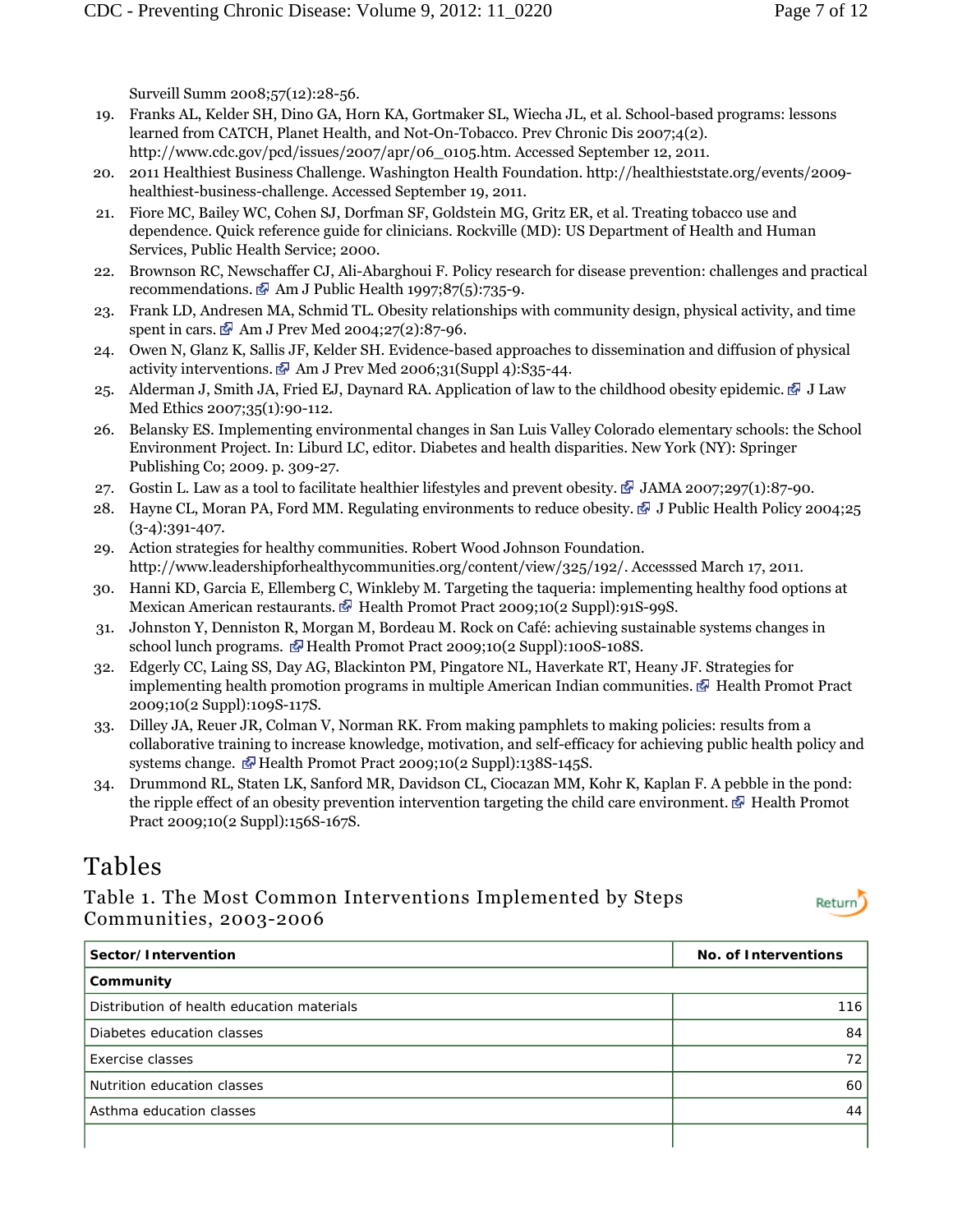| Faith-based wellness trainings                                        | 40    |
|-----------------------------------------------------------------------|-------|
| Health fairs                                                          | 40    |
| Smoking cessation classes                                             | 32    |
| Healthy cooking classes                                               | 28    |
| Stop smoking call centers/quitlines                                   | 20    |
| Diabetes support groups                                               | 20    |
| <b>School</b>                                                         |       |
| Asthma management (for students with asthma, school nurses/staff)     | 71    |
| Fitness programs to measure individual student fitness                | 64    |
| Nutrition education materials                                         | 60    |
| Nutrition guidelines for cafeteria staff                              | 56    |
| Health fairs                                                          | 36    |
| <b>Coordinated School Health</b>                                      | 32    |
| Students Working Against Tobacco (SWAT) teams                         | 28    |
| <b>Tobacco cessation classes</b>                                      | 20    |
| School produce gardens                                                | 16    |
| Diabetes management (for students with diabetes, school nurses/staff) | 12    |
| Walk to School Day                                                    | 12    |
| Worksite                                                              |       |
| Worksite wellness programs                                            | 76    |
| Healthy meetings                                                      | 44    |
| Weight management classes                                             | 40    |
| Health fairs                                                          | 40    |
| Stairwell promotion                                                   | 36    |
| Tobacco-free worksite initiative                                      | 28    |
| Smoking cessation programs                                            | 24    |
| Pedometer distribution                                                | 24    |
| Reduced-price or free gym memberships                                 | 16    |
| Space for exercise on site                                            | 12    |
| Lactation rooms on site                                               | 8     |
| <b>Health care</b>                                                    |       |
| Chronic disease management (asthma, diabetes)                         | 52    |
| Provider education                                                    | 48    |
| Tobacco-use cessation classes                                         | 28    |
| One-on-one dietary counseling for people with diabetes                | 24    |
| Expanded use of community health workers                              | 24    |
| Provider reminder kits                                                | 24    |
| Improved access to health care                                        | 20    |
| <b>Total</b>                                                          | 1,531 |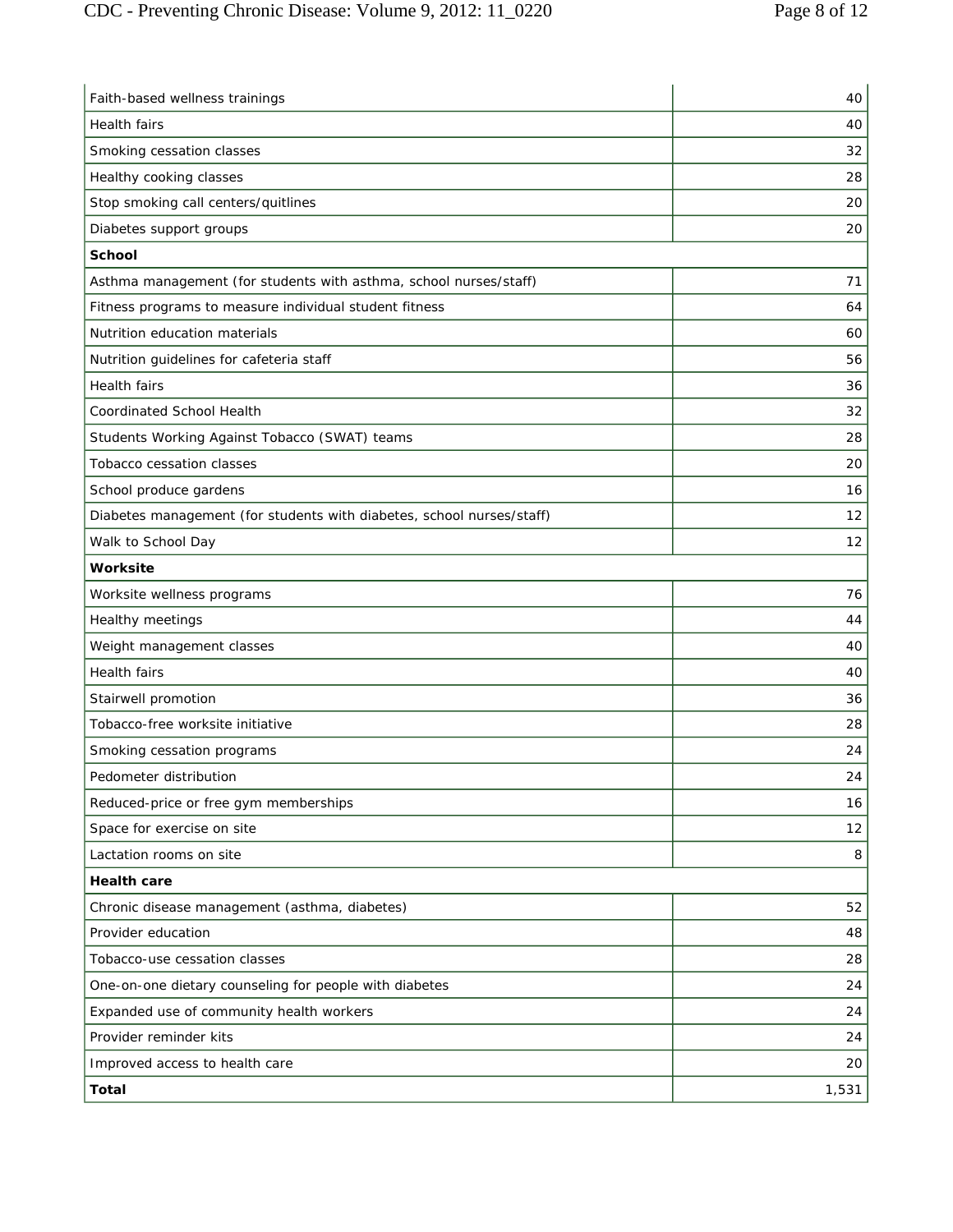### Table 2. Most Common Policy, Systems, and Environmental (PSE) Change Strategies Implemented by Steps Communities, 2007-2010

Return

| Sector/PSE Change Strategy                             | No. per Strategy |
|--------------------------------------------------------|------------------|
| Community                                              |                  |
| Fruit and vegetable promotion (nonspecific)            | 240              |
| Access to community health facilities                  | 87               |
| New trails or walking paths                            | 63               |
| Walkability/bikeability assessments                    | 61               |
| Grocery food/restaurant menu labeling                  | 60               |
| Trail promotions                                       | 60               |
| Smoke-free parks (policies and ordinances)             | 57               |
| Farmers' markets                                       | 51               |
| Community gardens                                      | 48               |
| Parks/playground access                                | 42               |
| Food sustainability                                    | 38               |
| Smoke-free housing                                     | 36               |
| Safe Routes to School                                  | 36               |
| Zoning projects/plans                                  | 29               |
| Traffic calming measures                               | 18               |
| Healthy vending (not schools or worksites)             | 18               |
| <b>School</b>                                          |                  |
| Nutrition education curriculum                         | 196              |
| Healthy cafeteria/vending food options                 | 141              |
| Physical education 3-5 days/week                       | 114              |
| Healthy food/beverage options at school events         | 76               |
| Asthma management policies                             | 72               |
| Increased recess time (with physical activity options) | 46               |
| Tobacco-free campuses                                  | 31               |
| School gardens                                         | 29               |
| Diabetes management                                    | 25               |
| Tobacco cessation programs                             | 24               |
| Worksite                                               |                  |
| Health risk assessment                                 | 49               |
| Stairwell promotion                                    | 47               |
| Healthy vending machine policy                         | 45               |
| Healthy meeting food policy                            | 41               |
| Tobacco-free worksite                                  | 33               |
| Space for exercise on-site                             | 32               |
| Smoking cessation program                              | 30               |
| Reduced-price or free gym membership                   | 23               |
|                                                        |                  |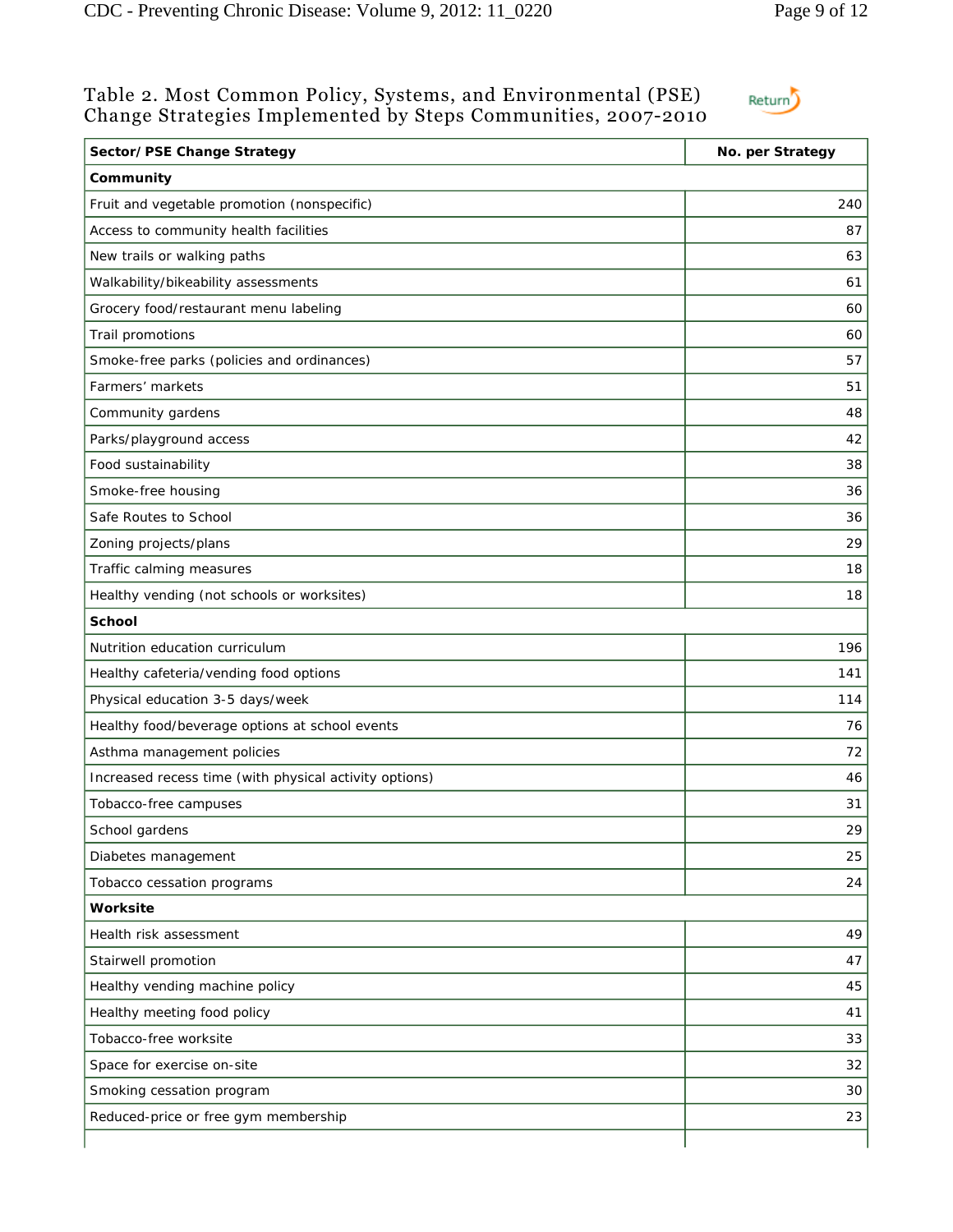| Paid/flex work time for exercise                                                                                                          | 23    |
|-------------------------------------------------------------------------------------------------------------------------------------------|-------|
| Insurance break for risk reduction                                                                                                        |       |
| Breastfeeding policy                                                                                                                      | 5     |
| <b>Health care</b>                                                                                                                        |       |
| Counseling on risk factors (physical activity, nutrition, smoking)                                                                        | 112   |
| Chronic care model                                                                                                                        | 72    |
| Tobacco cessation                                                                                                                         | 41    |
| Community health workers                                                                                                                  | 34    |
| Reimbursement of preventive care                                                                                                          | 10    |
| Total                                                                                                                                     | 2,302 |
| Appendix: Stons Drogram Dorformange Moosures and<br>$\mathbf{F}^{\mathbf{A}}$ and $\mathbf{F}^{\mathbf{A}}$ and $\mathbf{F}^{\mathbf{A}}$ |       |

### Appendix: Steps Program Performance Measures and Indicators  $\overline{a}$

Return)

| <b>Program Implementation Measures (I)</b>                                                                                                                                                                            |                                                                                                                                                                                                                                                                                                    |
|-----------------------------------------------------------------------------------------------------------------------------------------------------------------------------------------------------------------------|----------------------------------------------------------------------------------------------------------------------------------------------------------------------------------------------------------------------------------------------------------------------------------------------------|
| I-1 Align budget with program goals and intended<br>outcomes.                                                                                                                                                         | I-1.1 Fiscal resources allocated to address Steps focus areas<br>and key health outcomes                                                                                                                                                                                                           |
| I-2 Ensure community objectives and activities are<br>supportive of state plans but do not duplicate<br>interventions or activities.                                                                                  | I-2.1 Objectives and activities linked to the work of state<br>programs to prevent and control<br>obesity, diabetes, asthma, or associated risk factors                                                                                                                                            |
| I-3 Expand available resources by engaging in public-<br>private ventures and securing foundation grants,<br>other public funding, and in-kind contributions.                                                         | I-3.1 Resources secured to supplement funds received via the<br>Steps Program (eg, nonfederal grants and in-kind support)                                                                                                                                                                          |
| I-4 Participate in coordinated monitoring and<br>evaluation activities, including data collection and<br>reporting on common performance measures and<br>planning and implementing national evaluation<br>activities. | I-4.1 Submission of data on core performance measures<br>according to established schedule<br>I-4.2 Participation in national-level evaluation tasks (eg,<br>sending feedback to Steps Program Office on draft documents,<br>task-specific workgroups, conference calls)                           |
| 1-5 Expand existing surveillance mechanisms to<br>collect representative Behavioral Risk Factor<br>Surveillance System (BRFSS) and Youth Risk<br>Behavior Surveillance System (YRBSS) data.                           | I-5.1 Appropriate and representative data collected via BRFSS<br>I-5.2 Appropriate and representative data collected via YRBSS                                                                                                                                                                     |
| I-6 Use multiple, evidence-based public health<br>strategies.                                                                                                                                                         | 1-6.1 Documented evidence for activities related to all the<br>diseases and risk factors of interest to the Steps Program                                                                                                                                                                          |
| I-7 Improve integration of program components.                                                                                                                                                                        | I-7.1 Implementation of 1) interventions that address at least<br>2 diseases or risk factors and 2) at least 1 intervention at each<br>key sector<br>1-7.2 Implementation of evidence-based interventions that<br>address access to health care, quality of health care, and use<br>of health care |
|                                                                                                                                                                                                                       | I-7.3 Implementation of evidence-based interventions across<br>the socioecological model (ie, individual, interpersonal,<br>organizational, community, and public policy)                                                                                                                          |
|                                                                                                                                                                                                                       | I-7.4 Partnership with the YMCA of the USA, or its local<br>affiliate, to improve access to places for physical activity                                                                                                                                                                           |
|                                                                                                                                                                                                                       | I-7.5 Composition and function of Steps Leadership Team (eg,<br>inclusion of nontraditional agencies or partners, state or local<br>categorical programs, key community-based organizations, or<br>representatives of the health care sector)                                                      |
|                                                                                                                                                                                                                       | I-7.6 Composition and function of Steps State-Community<br>Management Team (eg, inclusion of nontraditional agencies or<br>partners, state or local categorical programs, key community-                                                                                                           |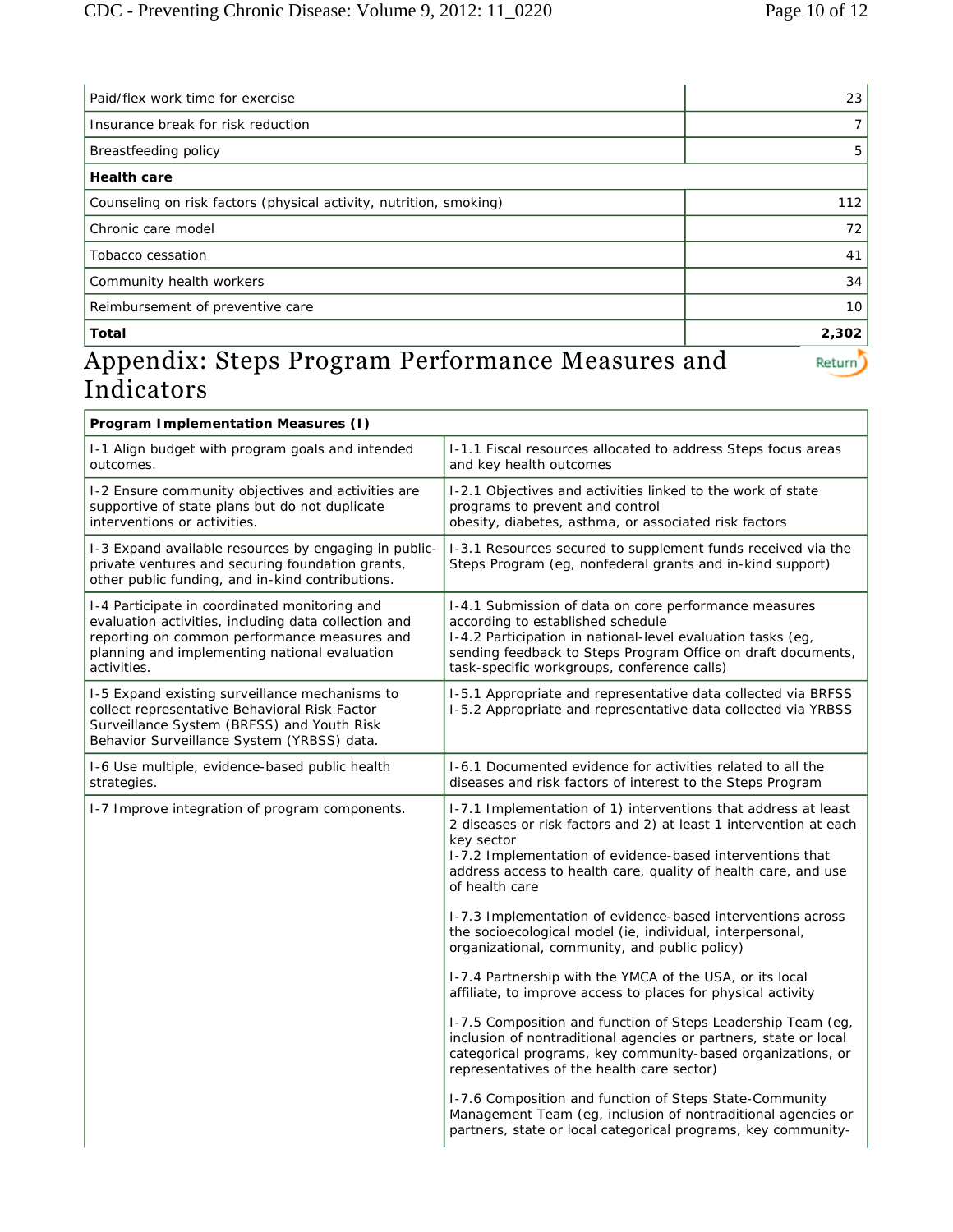|                                                                                                                                                           | based organizations, or representatives of the health care<br>sector)                                                                                                           |
|-----------------------------------------------------------------------------------------------------------------------------------------------------------|---------------------------------------------------------------------------------------------------------------------------------------------------------------------------------|
|                                                                                                                                                           | 1-7.7 Provision of technical assistance to state-coordinated<br>Steps communities (state only; eg, trainings and evaluation<br>assistance)                                      |
| I-8 Document that intended populations participate in<br>Steps communities' activities and interventions.                                                 | I-8.1 Reach (eg, a tobacco intervention was implemented in an<br>intervention area to serve specific populations identified in the<br>community action plan)                    |
| <b>Outcome Measures (O)</b>                                                                                                                               |                                                                                                                                                                                 |
| O-1 Increased knowledge and awareness about<br>healthy behaviors such as healthful eating, physical<br>activity, and avoiding tobacco use.                | O-1.1 Community-specific indicators (eg, knowledge of<br>recommended fruit and vegetable consumption among youth)                                                               |
| O-2 Increased knowledge about getting appropriate<br>preventive screenings.                                                                               | O-2.1 Community-specific indicators (eg, knowledge of<br>recommended screenings for people with diabetes)                                                                       |
| O-3 Increased physical activity and healthful eating<br>for children and adults.                                                                          | O-3.1 Fruit and vegetable consumption among adults aged 18<br>or older<br>O-3.2 Fruit and vegetable consumption among youth                                                     |
|                                                                                                                                                           | O-3.3 Recommended physical activity among adults aged 18 or<br>older                                                                                                            |
|                                                                                                                                                           | O-3.4 Recommended physical activity among youth                                                                                                                                 |
|                                                                                                                                                           | O-3.5 Television viewing among youth                                                                                                                                            |
| O-4 Increased access to and quality of clinical<br>services for diabetes, asthma, and tobacco use<br>cessation.                                           | O-4.1 Health care access<br>O-4.2 Foot examination for adults aged 18 or older with<br>diabetes                                                                                 |
|                                                                                                                                                           | O-4.3 Dilated eye examination for adults aged 18 or older with<br>diabetes                                                                                                      |
|                                                                                                                                                           | O-4.4 Glycosylated hemoglobin measurement at least twice a<br>year for adults aged 18 or older with diabetes                                                                    |
| O-5 Increased identification of people with<br>prediabetes and diabetes.                                                                                  | O-5.1 Reduce the overall rate of diabetes that is clinically<br>diagnosed among adults<br>O-5.2 Reduce the overall rate of diabetes that is clinically<br>diagnosed among youth |
| O-6 Improved self-management of diabetes and<br>asthma.                                                                                                   | O-6.1 Self blood-glucose monitoring among adults aged 18 or<br>older with diabetes<br>O-6.2 Self foot exam for adults aged 18 or older with diabetes                            |
|                                                                                                                                                           | O-6.3 Symptom-free days among adults aged 18 or older with<br>asthma                                                                                                            |
| O-7 Measurable improvements in healthful eating,<br>physical activity, and tobacco use. Indicators include<br>O-3.1-O-3.5, in addition to those at right. | O-7.1 Tobacco-use cessation attempts by adult smokers<br>O-7.2 Tobacco-use cessation attempts by adolescent smokers                                                             |
|                                                                                                                                                           | O-7.3 Cigarette smoking among adults aged 18 or older                                                                                                                           |
|                                                                                                                                                           | O-7.4 Cigarette smoking among youth                                                                                                                                             |
| O-8 Slowed upward trend of overweight and obesity<br>in Steps communities.                                                                                | O-8.1 Prevalence of overweight or obesity among adults aged<br>18 or older<br>O-8.2 Obesity prevalence among adults aged 18 or older                                            |
|                                                                                                                                                           | O-8.3 Overweight prevalence among youth                                                                                                                                         |
| O-9 Reduced hospitalizations due to diabetes<br>complications and asthma exacerbations.                                                                   | O-9.1 Hospitalization with asthma among adults aged 18 or<br>older<br>O-9.2 Hospitalization with asthma among youth                                                             |
|                                                                                                                                                           | O-9.3 Hospitalization with diabetes among adults aged 18 or<br>older                                                                                                            |